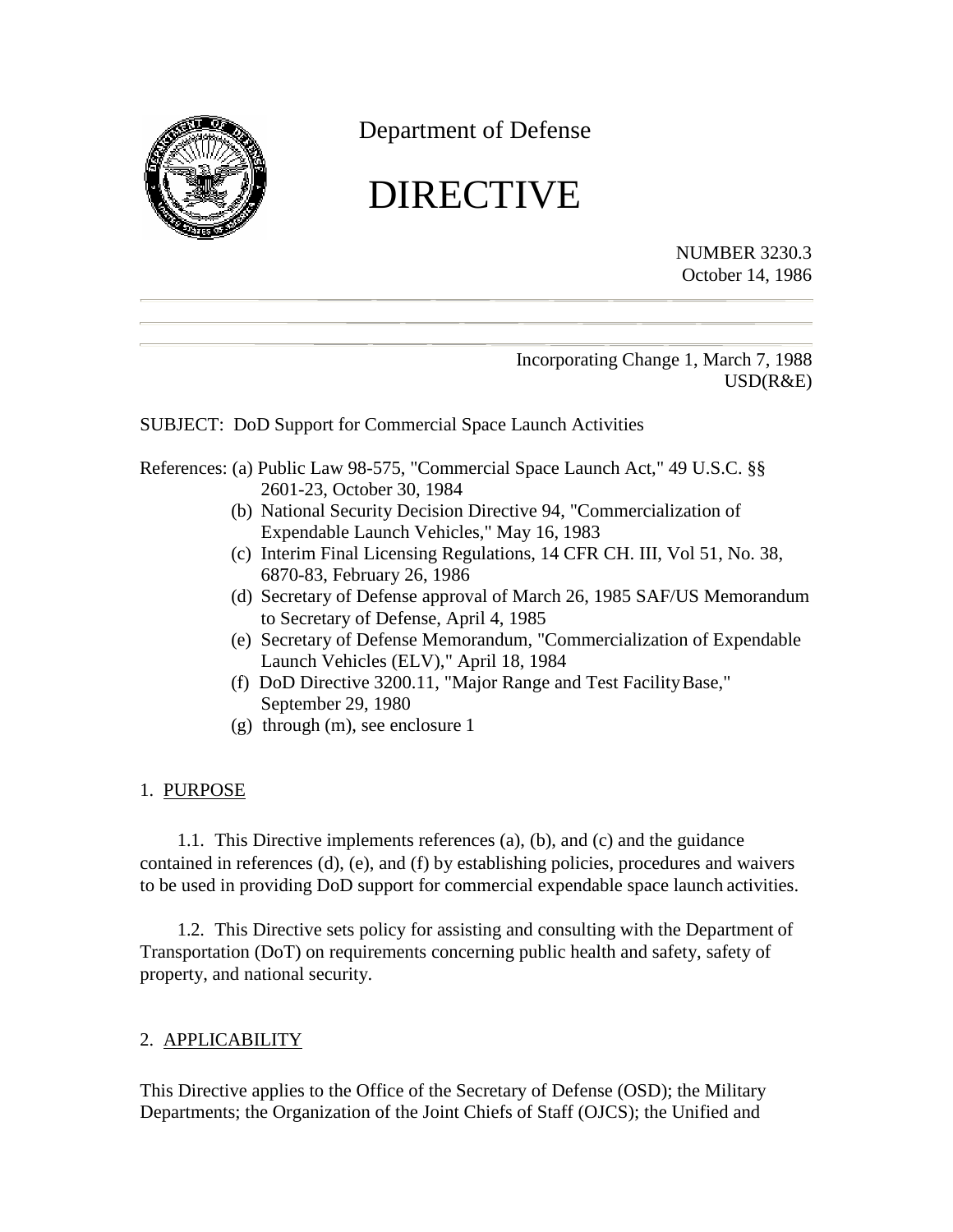Specified Commands; Inspector General, Department of Defense (IG, DoD); and the Defense Agencies (hereafter referred to collectively as the "DoD Components").

#### 3. DEFINITIONS

3.1. Launch Property. Propellants, launch vehicles and components thereof, and other physical items (e.g., launch facilities) constructed for, or used in, the launch preparation or launch of a launch vehicle.

3.2. Launch Services. Those activities involved in the preparation of a launch vehicle and its payload for launch and the conduct of a launch.

3.3. Person. Any individual and any corporation, partnership, joint venture, association, or other entity organized or existing under the laws of the United States.

#### 4. POLICY

It is DoD policy to:

4.1. Encourage the U.S. private sector development of commercial launch operations.

4.2. Endorse fully and facilitate the commercialization of U.S. Expendable Launch Vehicles (ELVs), consistent with U.S. economic, foreign policy, and national security interests.

4.3. Assist the Department of Transportation, Office of Commercial Space Transportation, in implementing and achieving the objectives of the Commercial Space Launch Act (reference (a)) and the Interim Final Licensing Regulations (reference (c)).

4.4. Require appropriate reimbursement from persons authorized to acquire DoD launch property or launch services. (See enclosure 2.)

4.5. Implement those policies and waivers (enclosure 3) granted for support of commercial expendable launch vehicles, as approved by the Secretary of Defense. Any further deviations (waivers) necessary in support of commercial space launch activities will be submitted in accordance with the Federal Acquisition Regulation (FAR) and the DoD FAR Supplement, subpart 1.4 (references (g) and (h)).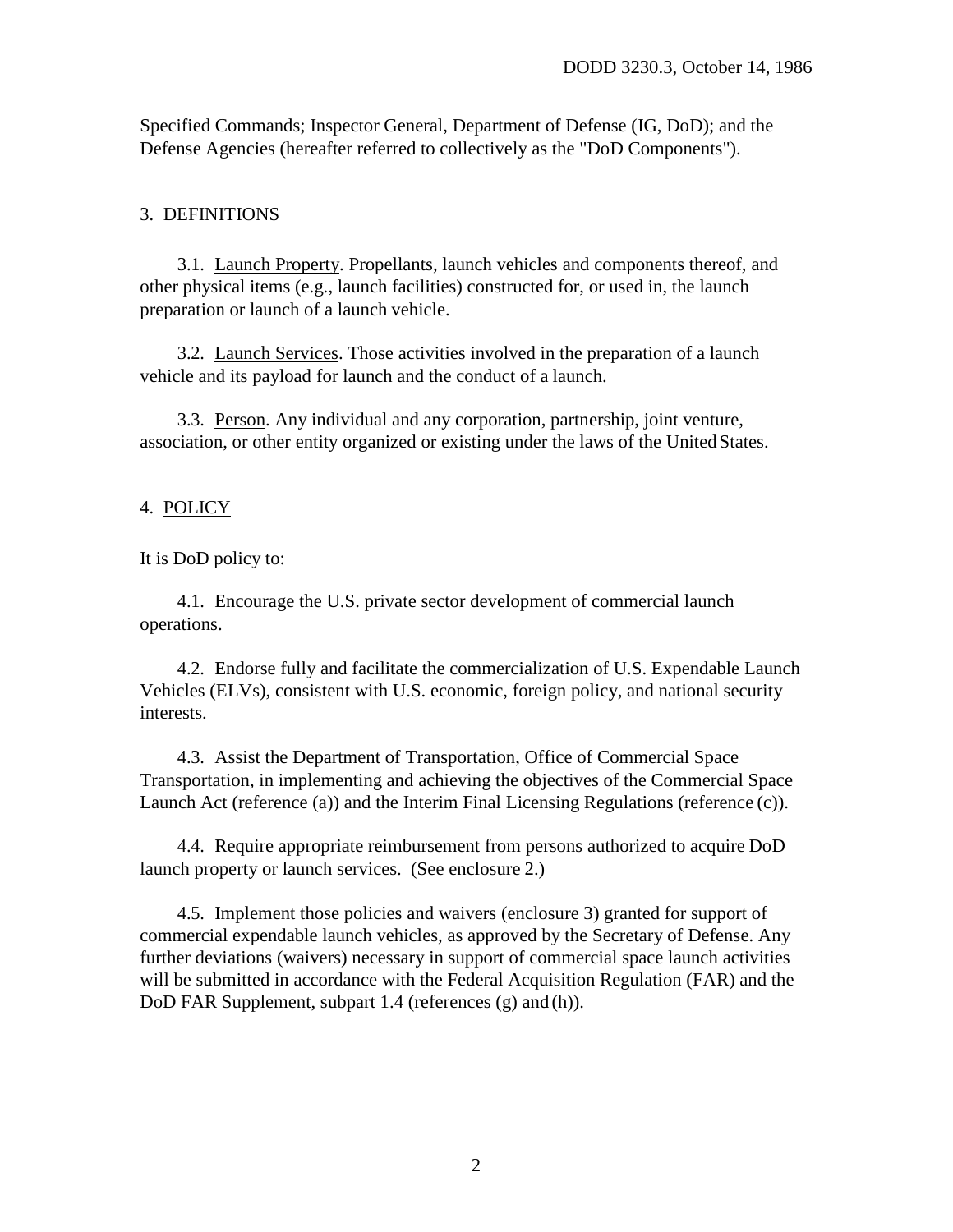4.5.1. Direct cost for support provided to commercial space launch activities was implemented effective April 24, 1985, except for transactions already substantially completed on that date and meeting the criteria of reference (a). The use of a direct cost pricing for launches of non-DoD ELVs prior to FY 86 will only apply to those launches that have not been included in the budget planning.

4.5.2. In accordance with reference (a), U.S. commercial ELV operators may be provided use of DoD-owned equipment not needed for public use or on a noninterference basis. Cost for this use will be direct cost (including any specific wear and tear and damage to the property) the Government incurs as a result of such use. Government-owned production facilities or equipment will be made available on a similar basis, with terms to be set on a contract-by-contract basis by the Secretary of the Air Force with agreement of the affected Service Secretary. If purchase of excess Government-owned equipment is requested by a U.S. Commercial ELV operator, it will be accomplished under a waiver obtained from the General Services Administration. The Air Force, with support of the Service who owns the equipment to be purchased, will be the agent of the Government to conduct the sales transaction.

4.5.3. The use of DoD employees in quality assurance (QA) or contract administration services (CAS) positions (e.g., Defense Contract Administration Services Regions (DCASRs), Air Force Contract Management Division (AFCMD)) in direct employment of "for profit" manufacturers of ELVs is not in the Government's best interest. No DoD personnel may perform functions listed as contract administration functions in the Federal Acquisition Regulation (reference (g)) under the commercial ELV program, except to ensure that commercial ELVs are produced to standards that would permit DoD use of an ELV for priority national security missions.

#### 5. RESPONSIBILITIES

5.1. The Deputy Under Secretary of Defense for Strategic and Theater Nuclear Forces (DUSD(S&TNF)) has the primary responsibility for providing DoD coordination to the DoT on matters arising from the commercial operations of expendable launch vehicles (ELVs) that affect national security interests of the United States.

5.2. The Assistant Secretary of Defense (Comptroller) (ASD(C)) shall have primary responsibility for establishing procedures associated with the pricing and disposition of collections concerning DoD support for commercial launch activities (enclosure 2) and providing additional guidance to the DoD Components, as necessary.

5.3. The Secretary of the Air Force has primary responsibility for establishing procedures within the DoD Components and with other Agencies regarding the useof DoD launch property and launch services by the private sector.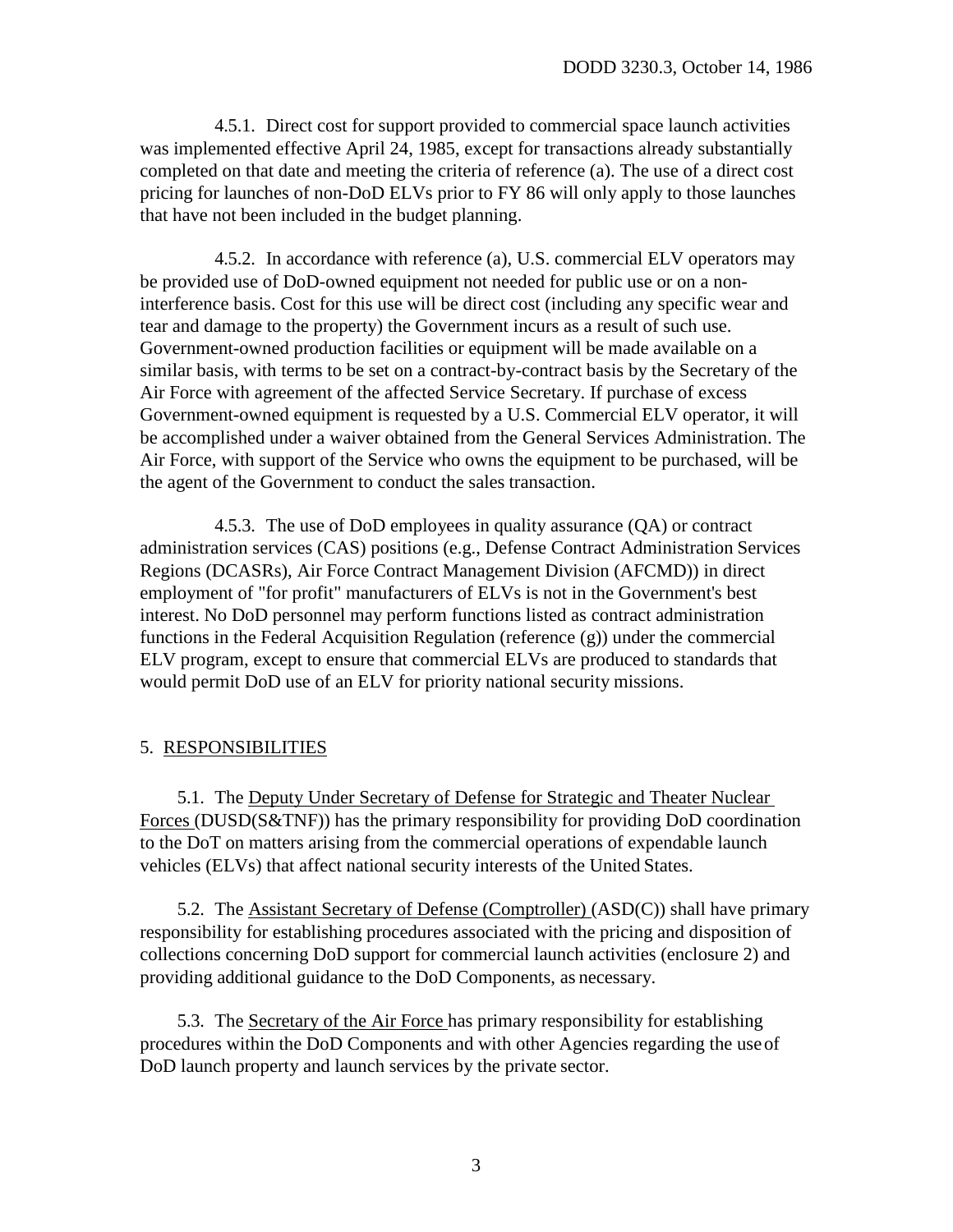5.4. The Heads of the DoD Components shall:

5.4.1. Take actions at the request of the Secretary of the Air Force in furthering the objectives of the Commercial Space Launch Act (reference (a)).

5.4.2. Implement the procedures for pricing and disposition of collections as defined by the ASD(C) in enclosure 2.

5.4.3. In consultation with the DoT, establish such liability insurance requirements, hold harmless agreements, and other assurances as are necessary to ensure full protection of the Government's interests.

5.4.4. Consult with the DoT regarding those requirements involving DoD facilities, activities, or concerns to ensure public health and safety, and the safety of property, as related to the commercial operation of ELVs.

5.4.5. Ensure that commercial operators comply with the safety requirements at the Test Ranges/Centers in accordance with the responsibilities under DoD Directive 3200.11 (reference (f)).

5.4.6. Identify to the DUSD(S&TNF) those national security interests of the United States that may be affected by proposed commercial space launch activities.

# 6. SUMMARY OF CHANGE 1

The changes to this issuance are administrative and update organizational titles for accuracy.

#### 7. EFFECTIVE DATE AND IMPLEMENTATION

This Directive is effective immediately. DoD Components shall forward two copies of implementing documents to the Deputy Under Secretary of Defense for Strategic and Theater Nuclear Forces within 180 days.

William H. Togo -

William H. Taft, IV Deputy Secretary of Defense

Enclosures - 3

E1. References, continued

E2. Pricing and Disposition of Collections for Commercial Space Launch Program E3. DoD Waivers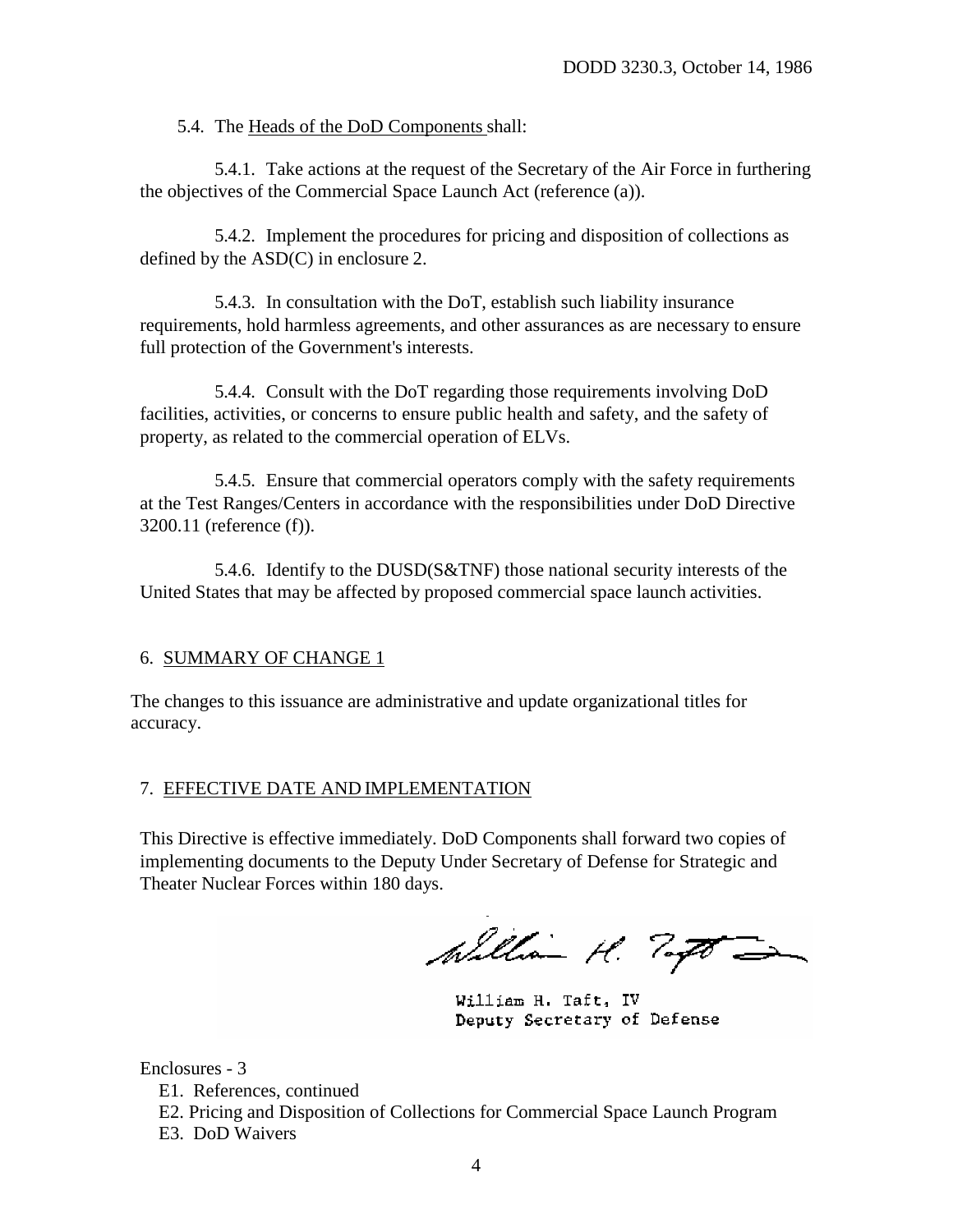# E1. ENCLOSURE 1

## REFERENCES, continued

- (g) Federal Acquisition Regulation (FAR), April 1, 1984
- (h) DoD Supplement to the Federal Acquisition Regulation, April 1, 1984
- (i) DoD Instruction 7310.1, "Disposition of Proceeds from Sales of DoD Excess and Surplus Personal Property," November 15, 1984
- (j) DoD Directive 7200.1, "Administrative Control of Appropriations," May 7, 1984
- (k) DoD Instruction 7230.7, "User Charges," January 29, 1985
- (l) DoD Directive 2140.2, "Recoupment of Nonrecurring Costs on Sales of U.S. Products and Technology," August 5, 1985
- (m) Section 484 of title 40, United States Code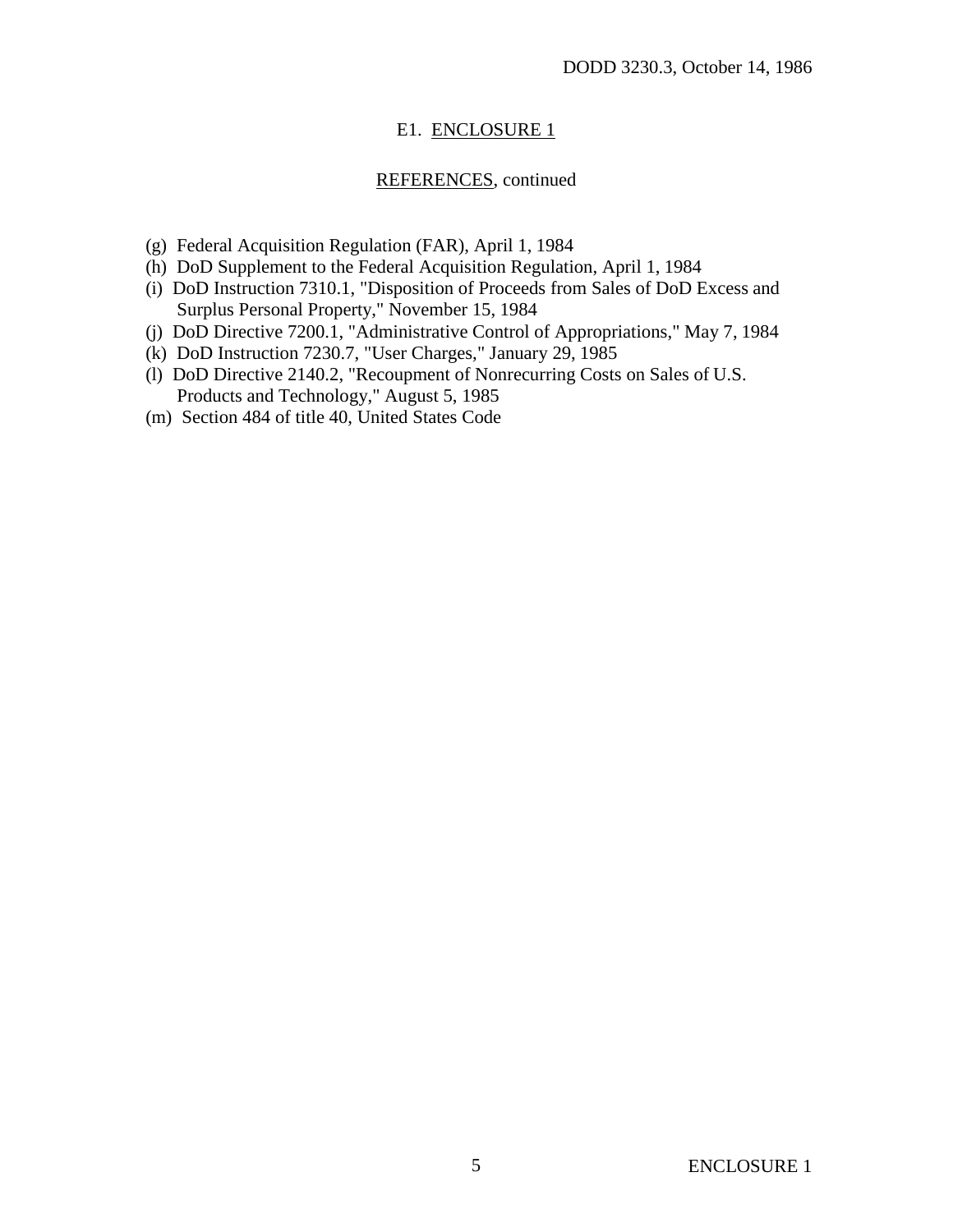## E2. ENCLOSURE 2

# PRICING AND DISPOSITION OF COLLECTIONS FOR COMMERCIAL SPACE LAUNCH PROGRAM

E2.1.1. Pricing. Reimbursement charges for persons acquiring space launch property or launch services are as follows:

| Type of Acquisition                 | Launch Property     | Launch Services |
|-------------------------------------|---------------------|-----------------|
| Sale or transaction in lieu of sale | . Fair market value | Direct costs    |
| Lease                               | Direct costs        | Direct costs    |
| Other                               | Direct costs        | Direct costs    |

E2.1.1.1. Launch Property:

E2.1.1.1.1. Fair market value will be applied, subject to two constraints:

E2.1.1.1.1.1. All sales should guarantee a reasonable return to the Federal Government; and

E2.1.1.1.1.2. The Federal Government should provide no direct subsidies.

E2.1.1.1.2. Leases. Direct costs shall be based on the sum of:

E2.1.1.1.2.1. The direct costs incurred by the Department of Defense in providing the equipment; and

E2.1.1.1.2.2. The direct costs required to replace or restore the property or site to its condition before the lease or use.

E2.1.1.2. Launch Services. The reimbursement shall equal the direct costs incurred by the Department of Defense, unambiguously identified with the particular launch support. Direct costs include U.S. Government civilian and contractor labor, material, minor construction, utilities, equipment, supplies, transportation, and any other resources damaged or consumed in providing the launch services. Direct costs, including DoD labor, shall be costed in accordance with subparagraph 5.3.1. of DoD Directive 3200.11 (reference (f)).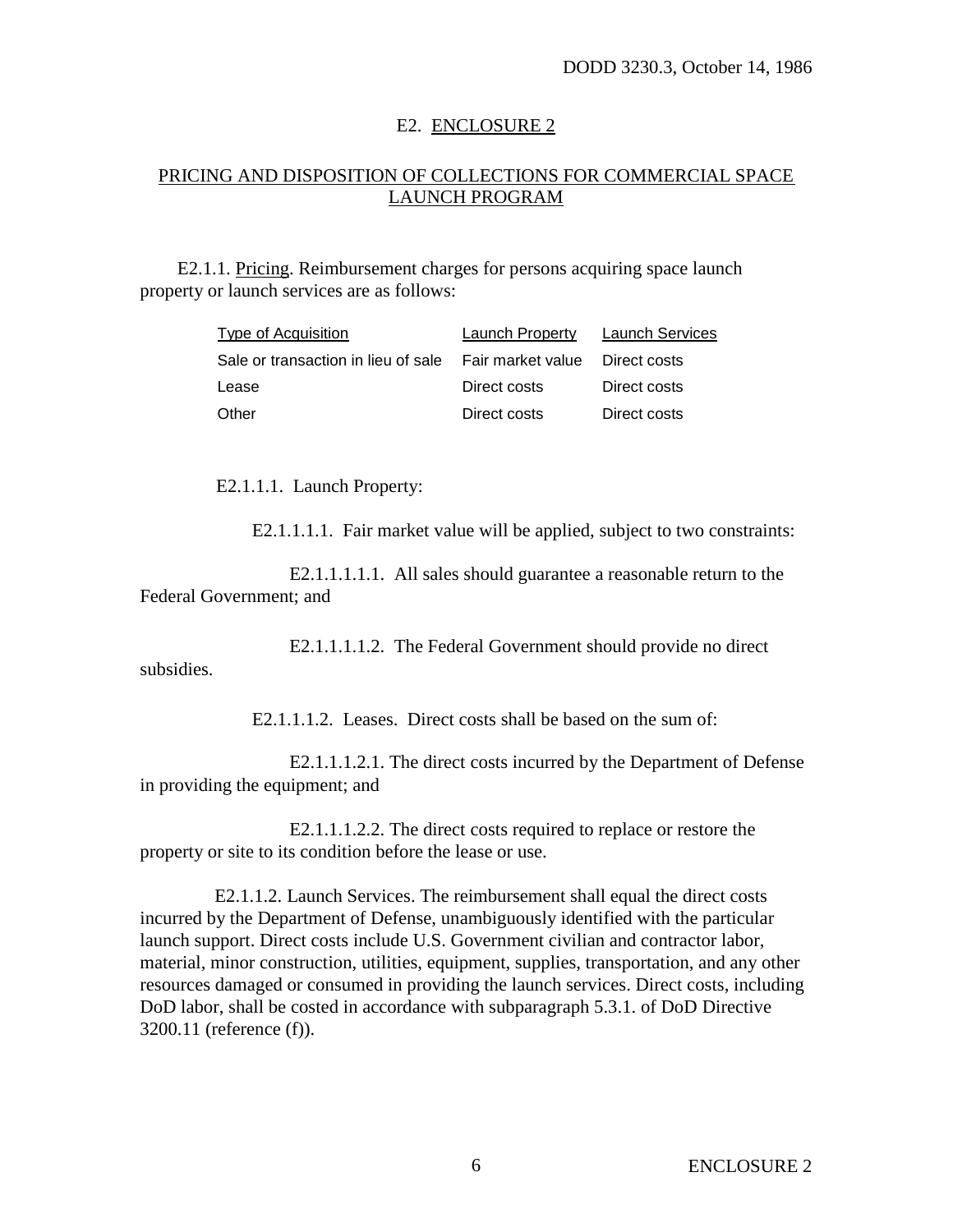## E2.1.2. Disposition of Collections

E2.1.2.1. Collections for sale of excess launch property shall be deposited into Miscellaneous Receipts Accounts in accordance with DoD Instruction 7310.1 (reference (i)).

E2.1.2.2. Collections for DoD services and non-excess property shall be credited to the most current applicable component financing appropriation, from which the cost of providing such services or property was paid.

E2.1.3. Recognition of Budget Authority. Budget authority shall be recognized in accordance with paragraph 9.4. of DoD Directive 7200.1 (reference (j)).